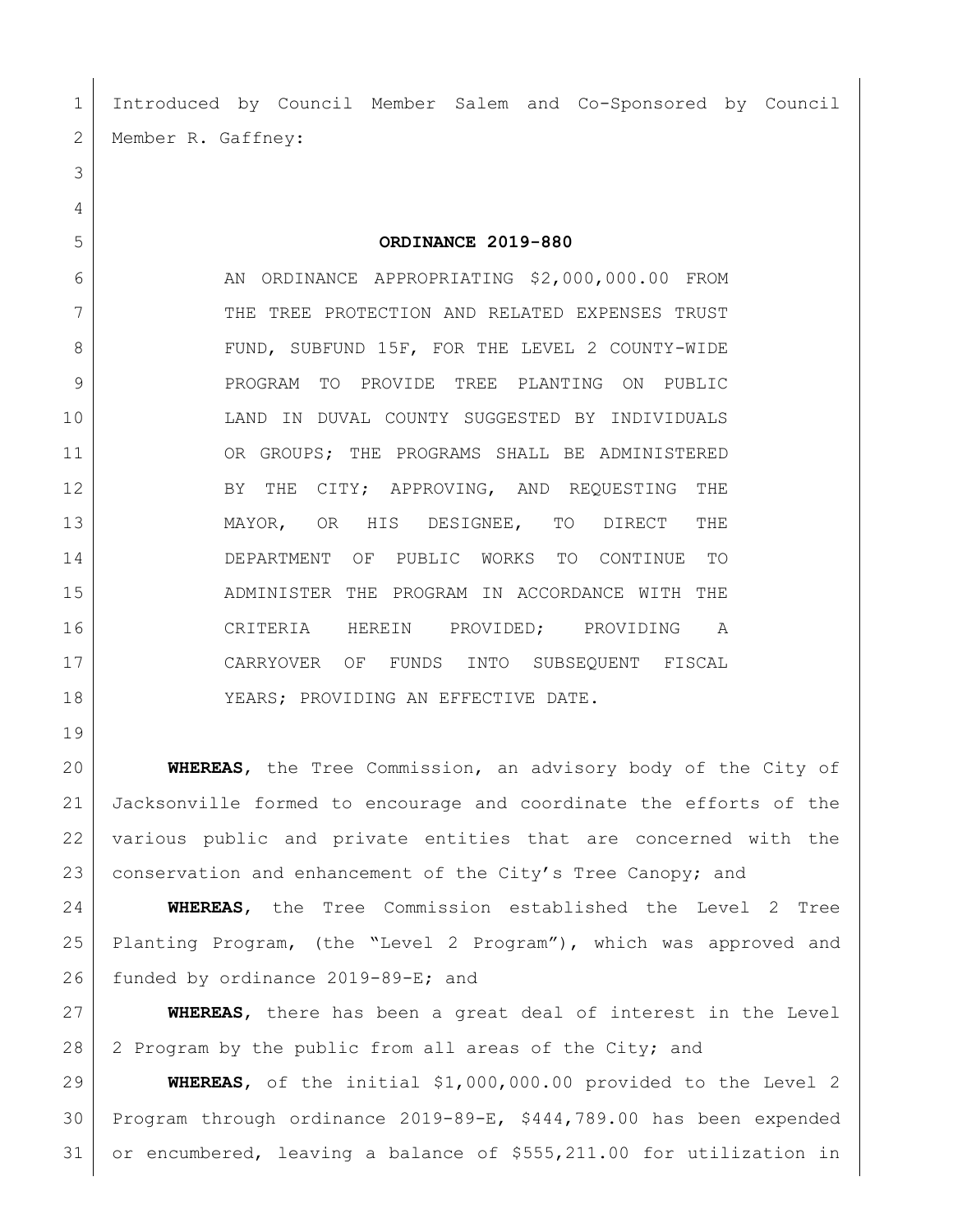1 the Level 2 Program; and

 **WHEREAS**, the Tree Commission voted on November 20, 2019 to recommend increasing the funding for the Level 2 Program by  $4 \mid 2,000,000.00$  due to the amount and scope of proposed new projects; and

 **WHEREAS**, as of November 15, 2019, the Tree Protection and Related Expenses Trust Fund, Subfund 15F, contained \$19,455,297.00 available to appropriate for the purpose of planting trees to replace the tree canopy of the City that has been lost through the 10 process of land development, now therefore

**BE IT ORDAINED** by the Council of the City of Jacksonville:

 **Section 1. Appropriation for the Level 2 Tree Planting Program.** For the 2019-2020 fiscal year, within the City's budget, there are hereby appropriated the indicated sum(s) from the account(s) listed in subsection (a) to the account(s) listed in subsection (b):

 (The account information is attached hereto as **Exhibit 1**, and incorporated herein by this reference)

(a) Appropriated from:

See attached **Exhibit 1** \$2,000,000.00

(b) Appropriated to:

22 See attached **Exhibit 1** \$2,000,000.00

 (c) **Explanation of the appropriation** – The funding above is to provide \$2,000,000.00 from the Tree Protection and Related Expenses Trust Fund, Subfund 15F, for the Level 2 26 Tree Planting Program, administered by the Department of 27 Public Works.

 **Section 2. Purpose.** The purpose of the appropriation in Section 1 is to provide \$2,000,000.00 for Public Works to work with applicants that are individuals or groups to plant trees on public property in Duval County.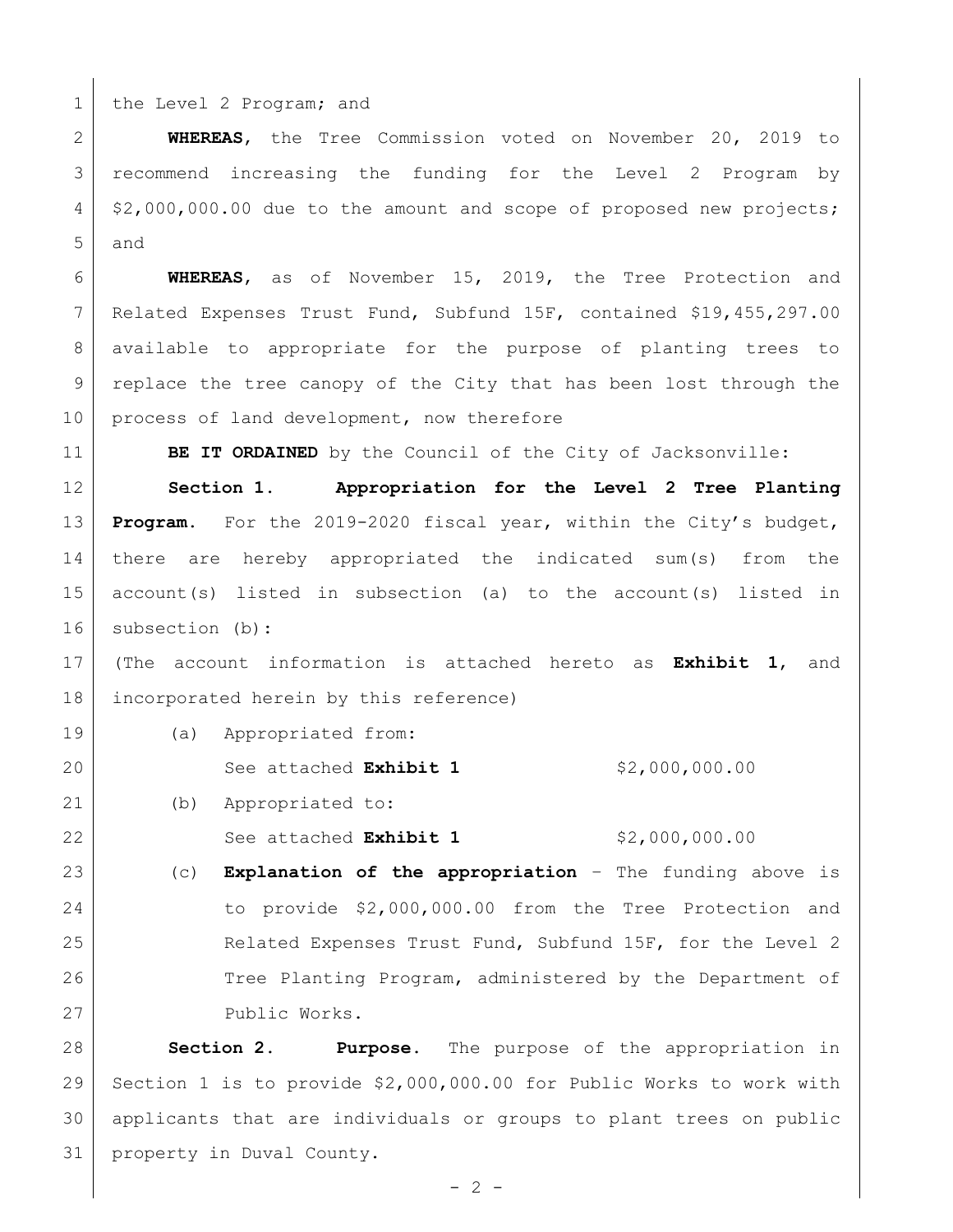1 | The Level 2 Tree Planting Program (the "Level 2 Program") 2 provides individual citizens or organizations with the opportunity 3 to suggest a location for a tree planting project on public 4 property within Duval County that proposes to use funds from the 5 City of Jacksonville Tree Protection and Related Expenses Trust 6 Fund. City Council sponsorship is not required. If a citizen or 7 organization is interested in suggesting a planting location for 8 the City to implement, then the following are the requirements to 9 utilize this Program. 10 1. The location of the proposed planting must be: 11 a. In Duval County; and 12 b. On public property, such as a road right-of-way; a local, 13 State or national park; Duval County School Board 14 **property**, etc.; and 15 2. It is preferred, but not required, that the request be at 16 least in a schematic format for locations and species of tree; 17 3. The number of trees requested may not exceed 200; 18 4. The Public Works Department certified City Arborist shall 19 approve the schematic design proposed, or generate a design 20 for implementation; 21 5. Upon receipt or generation of a schematic design for a 22 planting project, the Department of Public Works shall provide 23 a copy of same to the District Council Member representing the 24 **location of the project;** 25 6. The request shall be heard by the Tree Commission for a 26 recommendation to the Mayor's Budget Review Committee for 27 approval; and 28 7. The project shall be administered by the Public Works 29 Department which may be separately bid the project, or may 30 utilize the City's Continuous Tree Contractor. 31 **Section 3. Oversight Department.** The Public Works

- 3 -